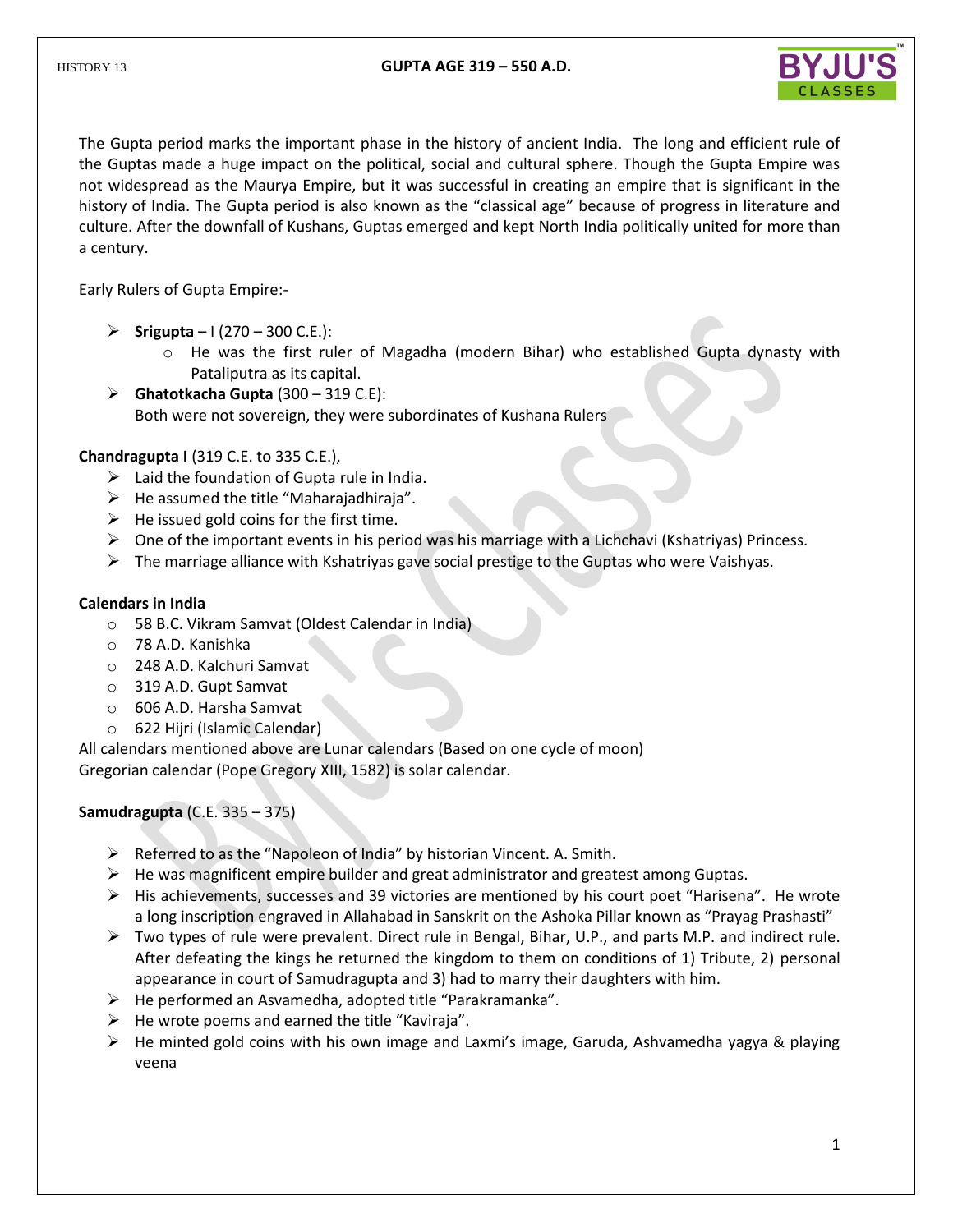## **Chandragupta II (380 C.E. to 415 C.E.) also known as Chandragupta Vikramaditya**

- $\triangleright$  The drama —Devichandraguptam" written by Vishakhadutta is about Chandragupta's succession by displacing his brother Ramagupta.
- $\triangleright$  He defeated Shaka Rulers
- $\triangleright$  He made Ujjain his second capital.
- $\triangleright$  He adopted the titles Vikramaditya.
- $\triangleright$  He was the first Gupta king who issued silver coins.
- $\triangleright$  Naratnas adorned his court. The famous poets like Kalidas, Amarasimha, Vishakhadatta and Physician Dhanvantri adored his court.
- $\triangleright$  Fahien, the Chinese traveler visited India during his time (399 A.D.-410 A.D.)
- $\triangleright$  The inscriptions engraved on the —Iron Pillar at Mehrauli (near Delhi) give account of his conquest.

## **Kumaragupta (415 C.E. to 455 C.E.)**

- $\triangleright$  17 Inscriptions mainly in Mandasur M.P. and Mathura written in Sanskrit give evidence of his reign.
- $\triangleright$  He adopted the title of Mahendraditya.
- $\triangleright$  First Huna (Central Asian tribe) attack took place
- $\triangleright$  Introduced the concept of worshipping God Kartikeya.
- $\triangleright$  According to the Bhitri inscription of Skandagupta, some Pushyamitras invaded the Guptas during his period.
- $\triangleright$  Nalanda Buddhist Monastery (later became Nalanda University) was built during his period.

## **Skandagupta (455 C.E. – 467 C.E.)**

- $\triangleright$  He was the last greatest Gupta ruler. He assumed the titles Parambhattaraka, Paramdevta, Maharajadhiraj, etc.
- $\triangleright$  He successfully resisted the Huns invasion.
- $\triangleright$  The Junagadh inscription mentions the restoration of the embankment of Sudarshana Lake.
- $\triangleright$  The Bhitari inscription records the career of Skandagupta.
- $\triangleright$  He erected a pillar of victory surmounted by the statue of God Vishnu.
- $\triangleright$  He issued the Lion type coins.
- $\triangleright$  Purugupta ascended the throne after Skandagupta.
- $\triangleright$  Vishnugupta was the last king.

# **POLITICAL AND ADMINISTRATITIVE SET UP OF GUPTAS**

- o The Guptas provided a sound system of administration. The king was the head of state as well as that of administration (Centralized Administration).
- o Some of officials and ministers were hereditary. Feudalism started emerging as compensations would be in form of land. The ministers were appointed by the king on merit and one of their important qualifications was their capability to lead the army.
- $\circ$  The primary source of income was land revenue (Udranga) and the taxes were 1/6th of their produce which was collected in cash as well as kind.
- o Arthashastra written by Kautilya contains chapters belonging to Mauryans, post-Mauryan and Gupta period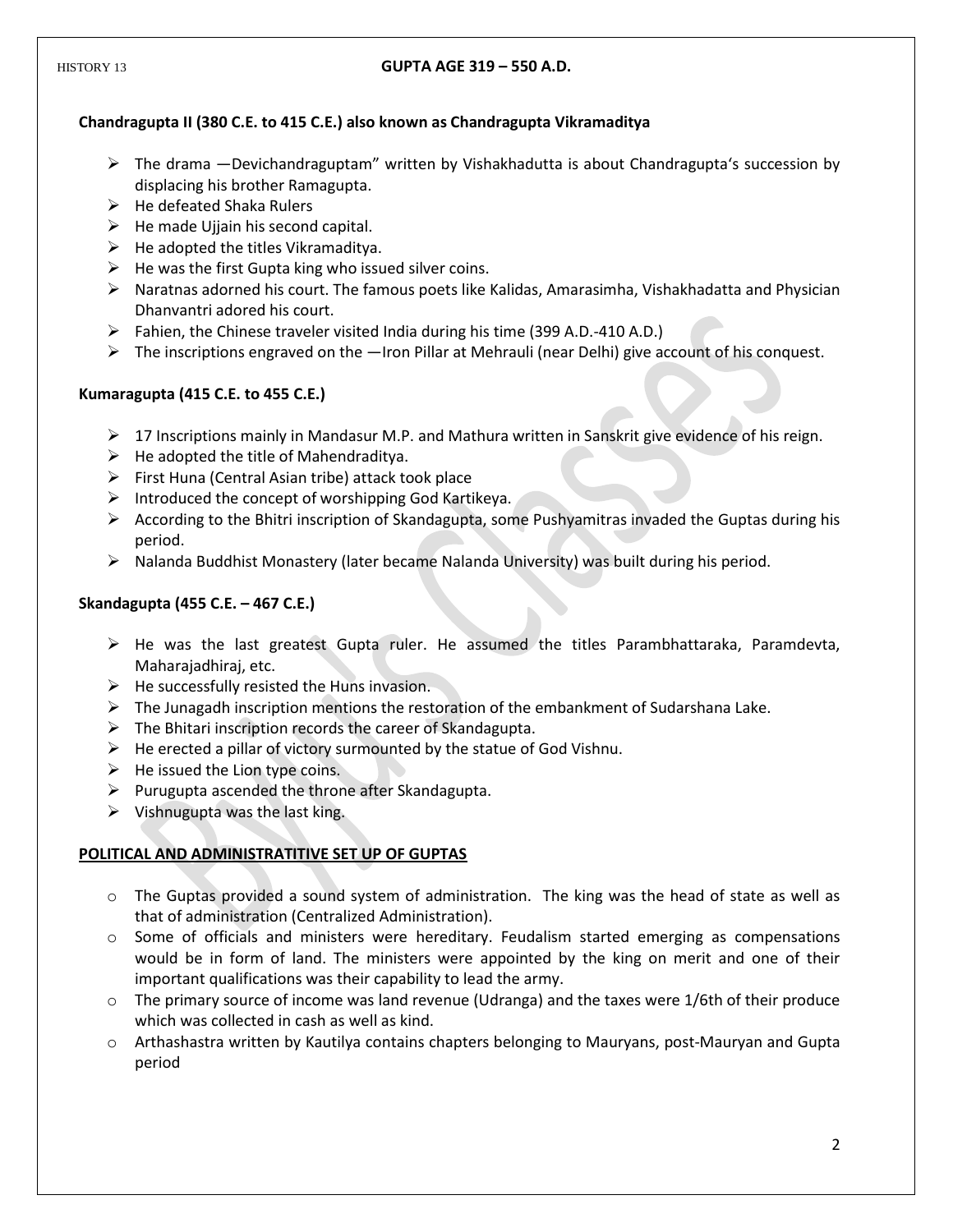## **SOCIETY AND RELIGION**

- o The structure of the society was basically the same as mentioned in the Hindu Dharmashastra. The period marked the revival of Hinduism under the patronage of the Gupta rulers.
- o Brahmins started getting donated land known as Agrahagar or brahmadeya which weakened the position of later Gupta rulers.
- o Vaish community was most productive but had to pay most taxes.
- o Remarkable impact of Ahimsa and vegetarianism on society.
- o Shudras were mostly engaged in labor and crafts as well as agriculture.
- o Even below shudras there were people who were untouchables and outcasts.
- $\circ$  Rise of a new caste Kayastha (mentioned in Yajnavalkya Smriti), they used to keep the land records.
- $\circ$  Women were subordinate to men and their conditions was deteriorating . Polygamy was widely prevalent.
- $\circ$  Widow remarriage was banned. Basic education was denied to them. Sati system came into light from the "Eran Inscription" in 510 A.D.
- o Devadasi system also was vogue in this period.

## **ART AND ARCHITECTURE**

- o Religious Literature:
- $\circ$  The age of Guptas has been regarded as the age of the classic age in India. It is primarily because of its progress in the field of literature.
- $\circ$  Sanskrit language had become virtually the national language of India and so most of the works were prepared in Sanskrit in their age.
- o Many Smiritis like Manu, Narada, Brahaspati, Gautam, Prashar and different Dharmashastras were also written or completed in this period.
- o Oldest Smriti Manu Smriti (Most comprehensive but biased in favor of upper castes and males)
- o Some of Puranas like Vishnu, Shiv, Agni, Matasya were written during this period.
- o Puranas are tales of Gods and Goddesses. They give chronology of ancient Indian rulers and dynasties. Good source to know about prevalent culture and society. Style of Puranas was future tense.
- o The epics, Ramayana (12,000 shlokas added to already 12000 shlokas) and Mahabharata (longest epic 1,00,000 shalokas, Shat Sahastra Samhita) received present shape during this age.

## **Kalidasa**

- $\triangleright$  He has been regarded as the greatest poet and dramatist of ancient India. Probably he was a contemporary of Chandragupta II.
- $\triangleright$  Kalidasa wrote the Ritusamhara, the Meghadutta, the Kumarasambava, the Raghuvansa, the Viramavamsiya, the Malavikagnimitra and Abhijnana Sakuntalam have been regarded as the best ones of Kalidasa during this time.

**Other important Indian literature** (Not related to Gupta Period only)

- o Daridra Charudatta (By Bhasa)
- o Mrichchakatikam (By Charudatta)
- o Devi Chandraguptam m Mudra Rakhshasa (Both by Vishakha Datta)
- o Kadambri (Banabhatta in 7th century A.D.)
- o Jambavati Kalyanam (16th Century by Krishnadev Raya)
- o Amarakosha (by Amar Simha dictionary in Sanskrit)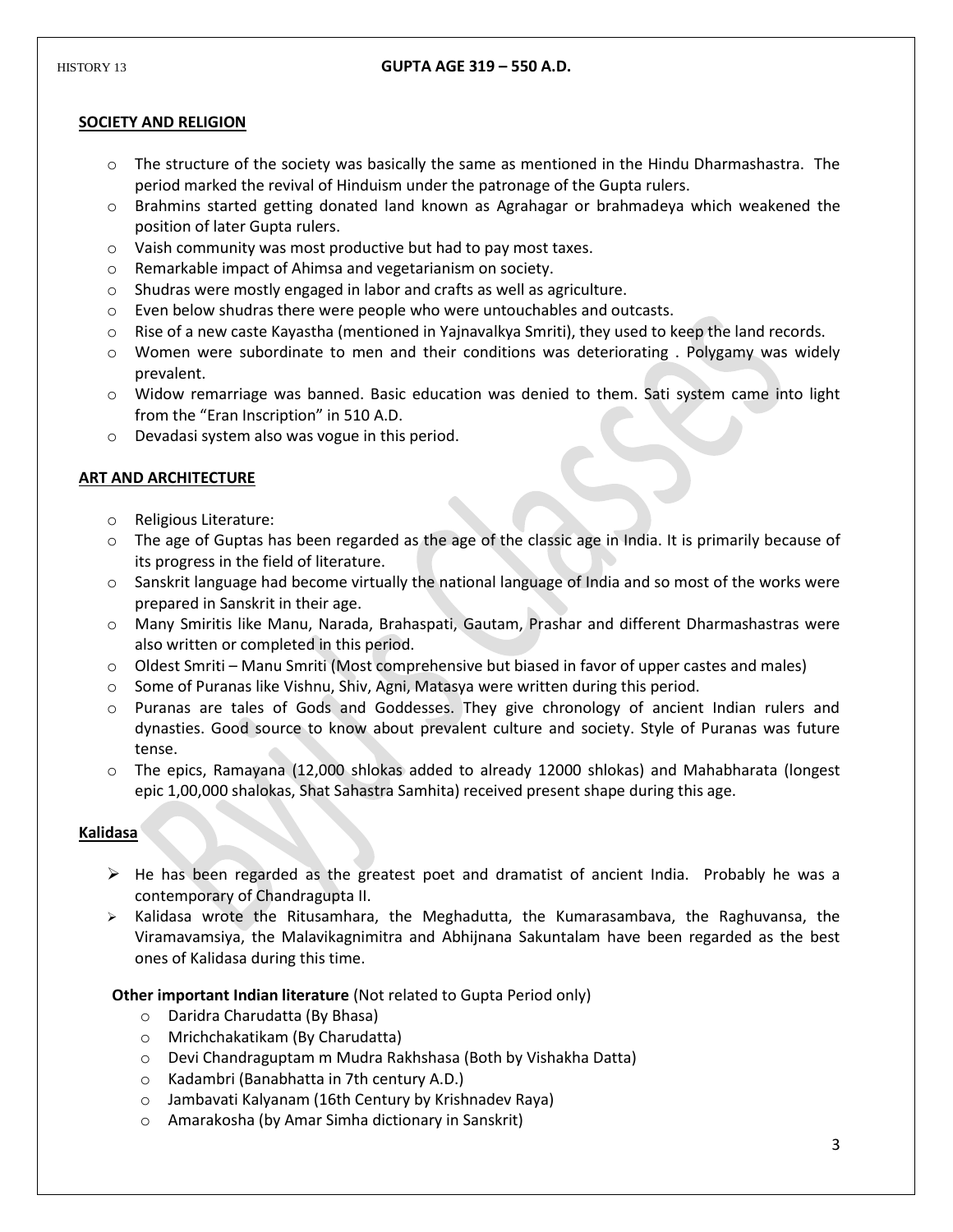- o Panchatantra (by Vishnu Shastri)
- o Kamasutra (by Vatsayana)

### **Science, Grammar, Astrology, Medicine, etc., also made tremendous progress during this age.**

- o Aryabhata has been accepted as the greatest scientist and mathematician of this age.
- o His text Aryabhatiyam contains solutions for many problems of algebra, geometry and trigonometry.
- o He was the first Indian astronomer to discover that the earth rotates on its axis.
- $\circ$  It is also believed that decimal system was discovered by the Hindus during this period.
- $\circ$  Panch Diddhhanitika was written by Varahamihira was the greatest astrologer of this age.
- o Nagarjuna, the famous Buddhist scholar was also a great student of medicine, chemistry and metallurgy.
- $\circ$  Dhanavantri was the most renowned physician of Ayurvedic medicine during this age.

### **Authors and Books During The Gupta Age**

- o Iswarakrishna Sankhyakarika
- o Vatsayana's Kamasutra
- o Panini's Astadyayi
- o Patanjali's Gita Govinda
- o Vajikas Kaumudimahotsava
- o Somadeva's Kathasaritsagara
- o Bhasa Swapnavasadatta
- o Suband Vasavadatta
- o Bhattin Ravanavadha
- o Visakadatta Mudrarakshas
- o Sudarak The Mrichchakatikam
- o Dandi Dasakumaracharita
- o Bharavi Kiratarjuniyam

#### **Sources**

- The writings of foreign travelers like Fahien, Huan-Tzang and It-Sing along with sources like literature, coins, inscriptions, monuments, constitute major sources of Guptas History.
- The Allahabad Pillar inscription.
- The Sanskrit Drama ―Kaumudumahotsava, written by Kisorika.
- The Mehrauli inscription.
- The Bilsand inscription.
- The Bhitari inscription etc. throws lights on imperial Gupta kingdoms.

Literary Sources:

- 1. Vayu Purana
- 2. Madhya Purana
- 3. Vishnu Purana
- 4. Brahma Purana and
- 5. Bhagvat Purana

o Dharmashastras such as ―Narada Smriti and ―Brahaspati Smriti.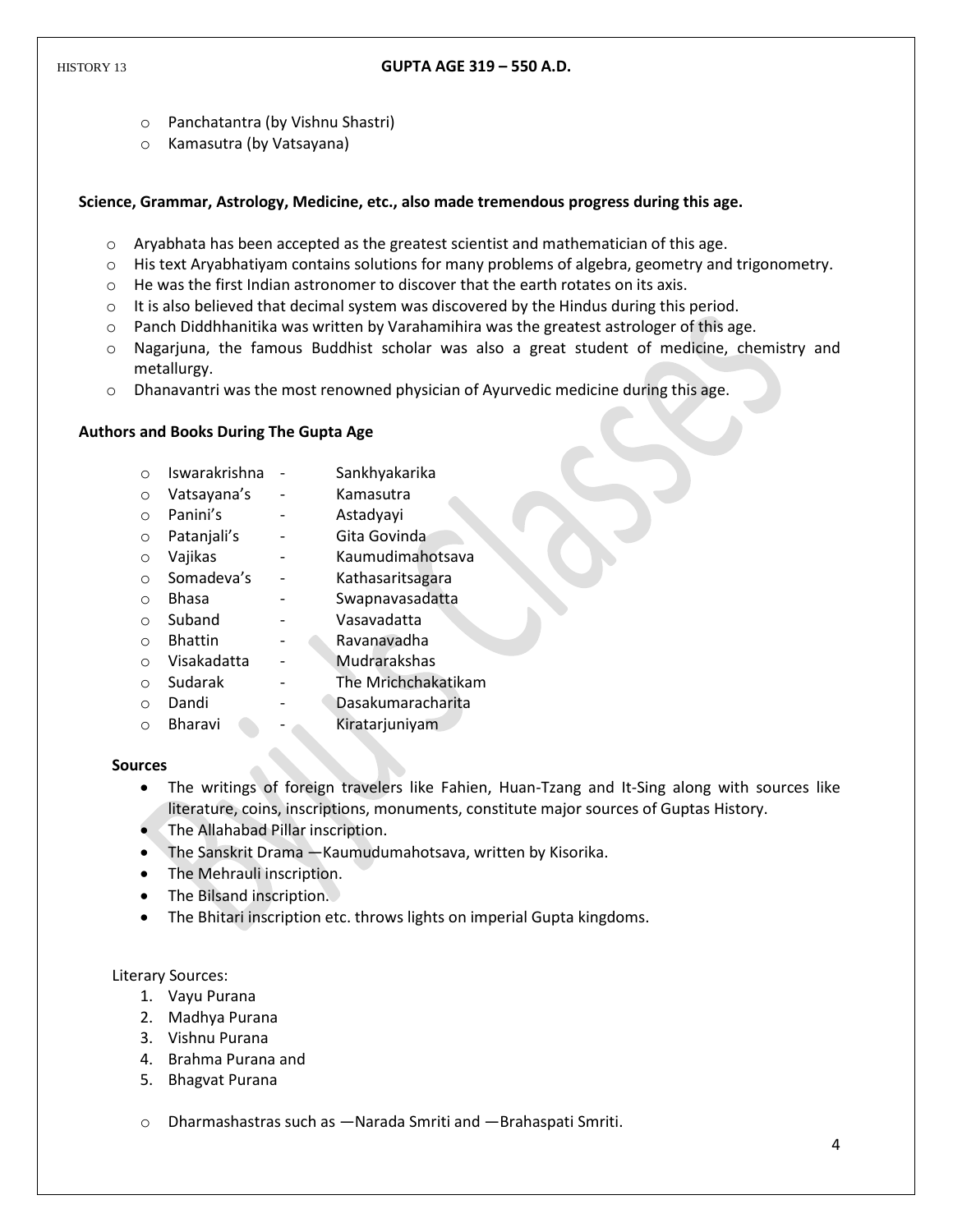- o Kamadaka Nitisara and Kavya Nataka.
- o The Kamudi Mahotsava is a drama in five sets which lays down the political condition of Magadha on the eve of ascending of Guptas.
- o Fahien, the Chinese traveler during Chandragupta II tells about the social, religious, political conditions of Guptas.
- o Seals: A large number of seals have been found in Vaishali.
- o The seal of ―Mahadevi Dhruvaswami, the Queen of Chandragupta II and
- $\circ$  The Variety of seals gives us an insight of provincial and local administration.
- o Monuments: The monuments of the Gupta period also are a reliable source of the artistic and religious history of Gupta period.
- o Schools like Mathura, Banaras and Nalanda depict and illustrate the different Art and Architecture of the Guptas.

Numismatic: A lot of useful and authentic information has been found in the coins of Guptas Empire.

- Various types of coins of Gupta Dynasty have been unearthed. Some of the types are: Tiger Type, Lyrist Type, Archer Type, Houseman Type, Landlord Type, Elephant Rider Type, Asvamedha Type
- The Archer type coins of Skandagupta are mainly of Gold.
- Samudragupta and Chandragupta issued as many as six types of gold coins.

Remarkable progress was made in the field of Art and Architecture during the Gupta age.

- Different coins of gold and silver of artistic taste were issued, with queen Kumaradevi standing face to face with Chandragupta I on one side and Durga seated on the Lion on the other side.
- Samudragupta has been shown in different poses with his Queen Dattadevi, with battle axe or slaying a tiger.
- Kumaragupta I issued a variety of coins like peacock type, elephant rider type and archer type.
- Music, dance and drama were patronized by the Gupta emperors and women were trained in fine arts.
- Terracotta (pottery, images, etc. of clay) were most popular during the Gupta age. It was considered a poor man's art.
- Iron and stone pillars near the Qutab Minar were constructed; probably by Chandragupta II. They were the lone example of its own kind.
- They constructed pillars at different places which were used for engraving their inscriptions.
- The construction of Stupas, Chaitya Halls, Monasteries, Cave temples and Cave dwellings were prominent during the Gupta age. Buddhist buildings, the Stupas at Rajagiri and the Dhamekha stupa at Saranath are most prominent.
- The frescos of Ellora caves, the Bagh caves, the Sittana Vasal Temple in Tamil Nadu and Rocket chambers at Sigiriya in Sri Lanka are examples of Gupta paintings.
- The period also produced magnificent Brhamainical temples, Dasavatara temple of Devgarh, Vishnu temple of Tigawa, Shiva temple at Bhumarah and Khohand, two Buddhist shrines at Sanchi & Bodh Gaya.
- Greek influence resulting into Gandhara cult and late Mathura art and Saranath schools are fully Indianized.
- The Ekamukhi (one faced) and Chaturmukh (four faced) Sivalinga and the Ardhanarisvara form of Siva representing the synthesis between male and female deity represent a few fine specimen of the art of sculpture the Gupta age.